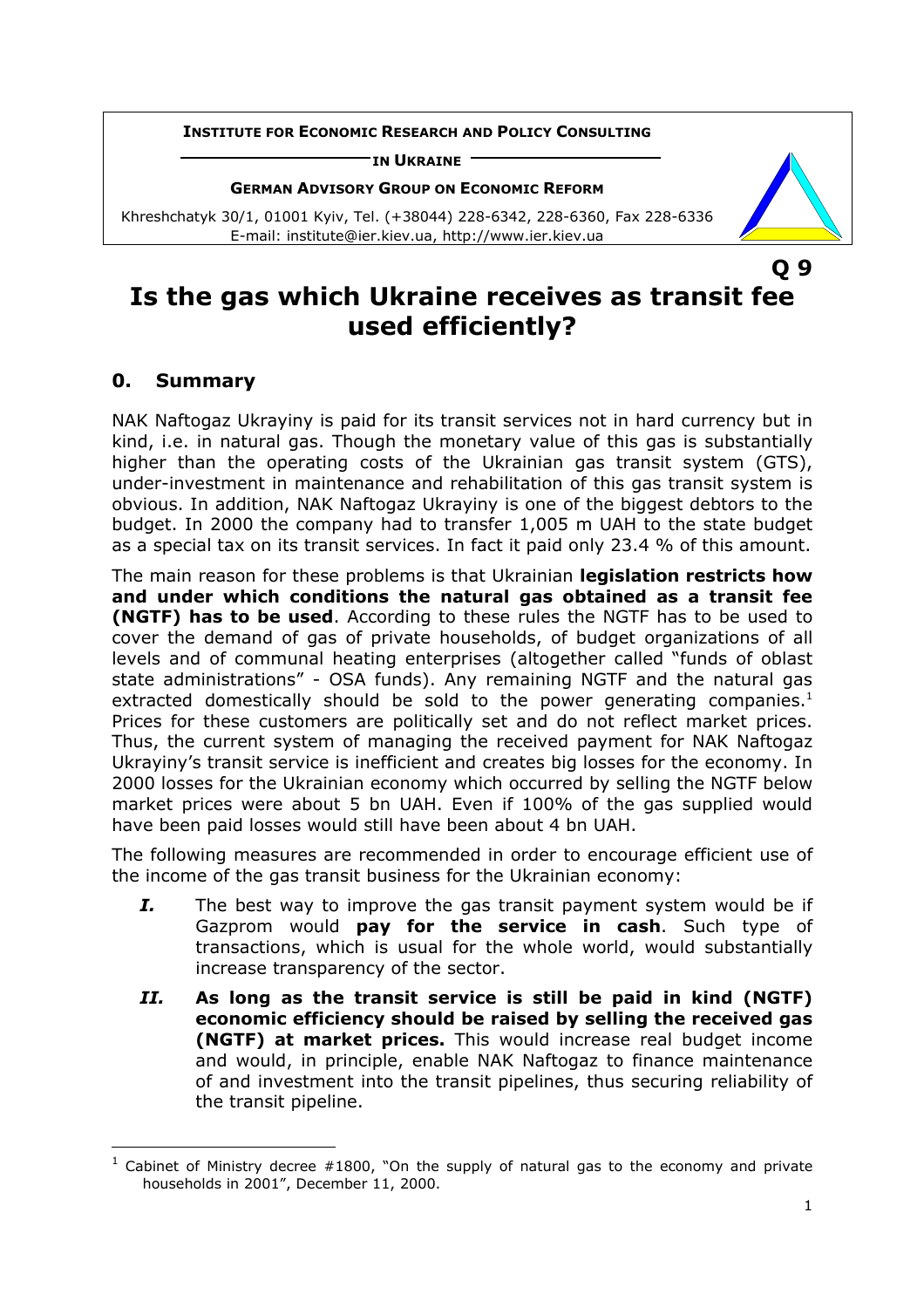**III.** Market prices for gas supply consist of the price of the amount of gas supplied and prices for transportation and distribution. Prices for the last two services have to be regulated as they have the character of a natural monopoly. Such regulated tariffs should cover the respective costs.

## *IV.* **Adjustment of current gas prices to market prices could be done stepwise:**

- The first step should be to **raise payment by final customers up to 100%.** Otherwise tariff changes would not have any economic effect. In order to enforce payment cut-offs have to be carried out consequently and the **system of metering has to be improved**<sup>2</sup> in order to give customers clear responsibility for their consumption of natural gas. Meter installation could be financed from selling the natural gas saved and from a modest basic charge for energy services (meter rental).
- The second step should be **to increase tariffs for transportation and distribution up to cost covering levels**. Due to the higher fixed costs of the distribution net, which is of high density, distribution costs would be higher than transportation costs. Therefore the power of National Electricity Regulatory Commission (NERC) should be increased. The commission should also monitor the costs of different services on a regular basis and prevent current cross-subsidization of one service by another by NAK Naftogaz Ukrayiny. At the same time, the government has to substantially improve conditions for introducing competition into the production and supply segments of the industry, i.e. setting transparent rules and tariffs for access to pipelines.
- In a third step **prices for gas should be raised up to the market price for all costumers**. Simultaneously this should be accompanied by adjustment of transportation and distribution tariffs to efficiency criteria, thus implementing a price cap tariff for these natural monopoly services.
- *V.* **If subsidization of certain costumer groups** is considered to remain **necessary for a limited period of time,** it would be **more efficient and transparent to raise tariffs up to the market level and then finance the necessary subsidies out of the state budget.** This would allow to improve transparency and to adjust to changes in the amount of NGTF.

Enforcement of the proposed measures of sector restructuring would allow Ukraine to substantially improve the reliability of its GTS and play a key role in a gas transport to Europe not only today but also for many years to come.

-

<sup>2</sup> About 90% of industrial meters are obsolete rotor meters that do not meet modern requirements; the level of installation of gas meters in the apartments is very low and current meters in heat-and-power engineering and industry measure gas flow subject to substantial errors.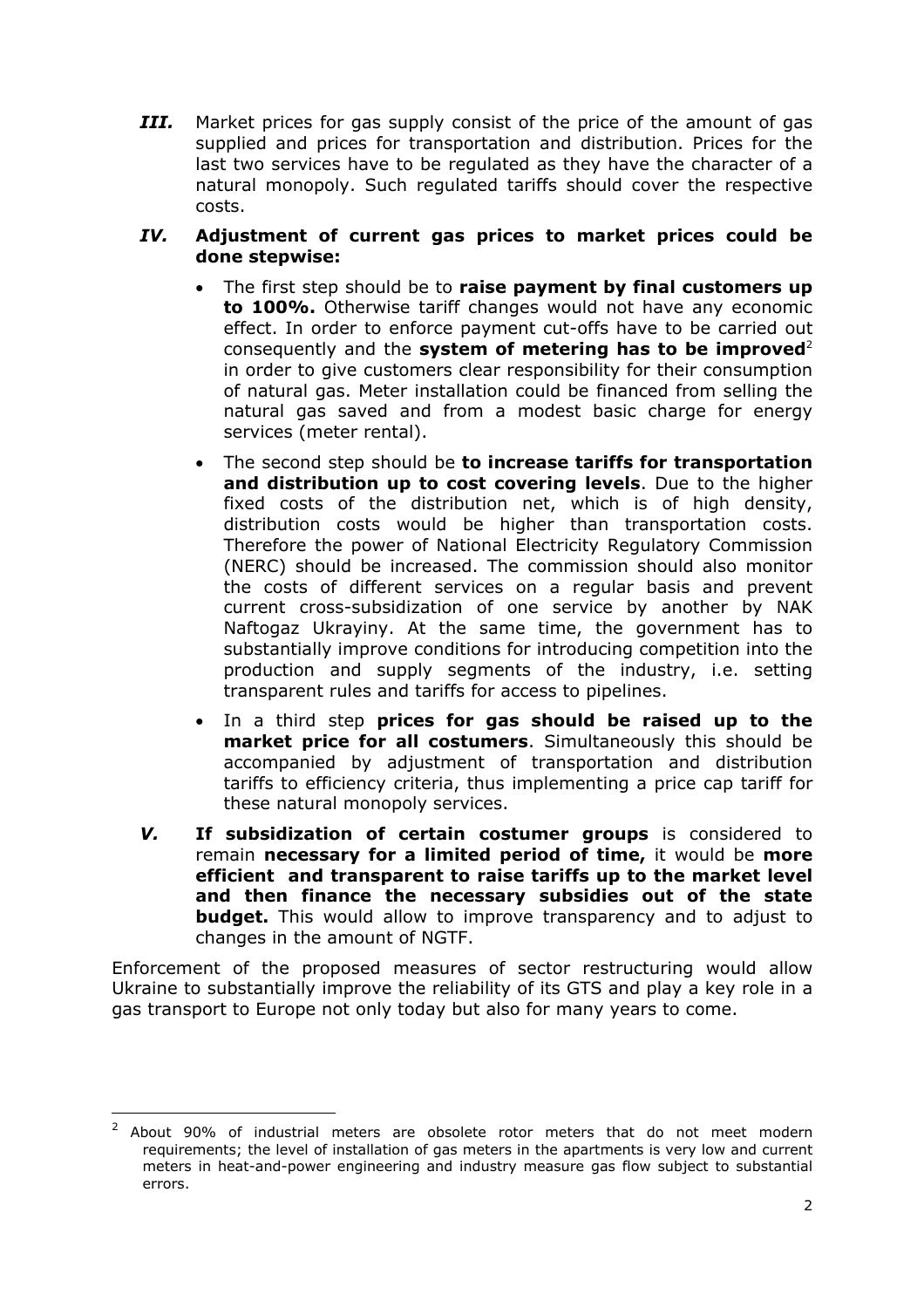## **1. Introduction**

j

The Ukrainian state owned company NAK Naftogaz Ukrayiny owns and operates the Ukrainian gas transportation pipeline net. The net includes also the pipelines for transit of Russian natural gas to Western- and Southern-European countries. In return for its transit service on behalf of Russiaís Gazprom, NAK Naftogaz Ukrayiny is not paid in hard currency but in kind, i.e. natural gas. The amount of natural gas obtained as a transit fee (NGTF) was between 34.7 and 27.9 bcm during the last years. Though the monetary value of this gas is substantially higher than the operating costs of the gas transit system (GTS), underinvestment in maintenance and rehabilitation of the Ukrainian GTS is obvious. According to Ukrainian experts 17% of the main gas pipelines have been fully depreciated, 25% of the gas pumping units have been fully depreciated, about 35% of insulation materials of the main gas pipelines need to be replaced, more than 30% of gas distribution stations need reconstruction, and almost all of the underground gas storages facilities must be technically reequipped<sup>3</sup>.

In addition, the company is one of the biggest debtors to the budget<sup>4</sup> and continues to accumulate debts. At the end of the year 2000 the company owed more than 3 bn UAH to the State budget. $5$ 

The paper aims at analyzing the consequences of current system of distribution of natural gas obtained as transit fee (NGTF) and its economic impact and proposes policy instruments required to eliminate the current distortions.

## **2. The current method of the NGTF distribution and its economic consequences**

## *2.1 The amount of gas received as payment for transit services (NGTF)*

The NGFT is determined by a complicated and not at all transparent mechanism. On the one hand, an annual transit fee is negotiated, which was 1.09 USD/tcm/100km in 1999/2000 and which increased up to 1.75 USD/tcm/100km in 2001. On the other hand, the gas price agreed between the Ukrainian side and Gazprom is of importance. In 2000 this price was about 50 USD/tcm and in 2001 it increased to 80 USD/tcm.

The total volume of NGTF obtained by NAK Naftogaz Ukrayiny decreased from 34.7 bcm in 1999 to 27.9 bcm in 2000. For the year 2001 about 29 bcm are expected to be received.

 $3$  Source: presentation on Ukrainian Gas Transportation network made on 10.07.01. by the Ukrainian members of FIAC Oil & Gas Working Group. However, representatives of NAK Naftogaz Ukrayiny state that these figures are incorrect because they reflect the planned usage of equipment but real depreciation of equipment is lower.

<sup>4</sup> Golodnuk, I and V. Skarshevskii, 2001, *Comparative Analysis of Bankruptcy Systems in Ukraine and Poland*, CASE, p. 11.

<sup>&</sup>lt;sup>5</sup> NAK Naftogaz Ukrayiny should pay UAH 8.4 bn in the year 2001 but company's management believes that the charged payments are set too high and will insist on their reduction in the next year. Thus, it paid UAH 3.8 bn to the State budget instead of UAH 5.7 bn required payments only in the first eight month of 2001. Source: Interfax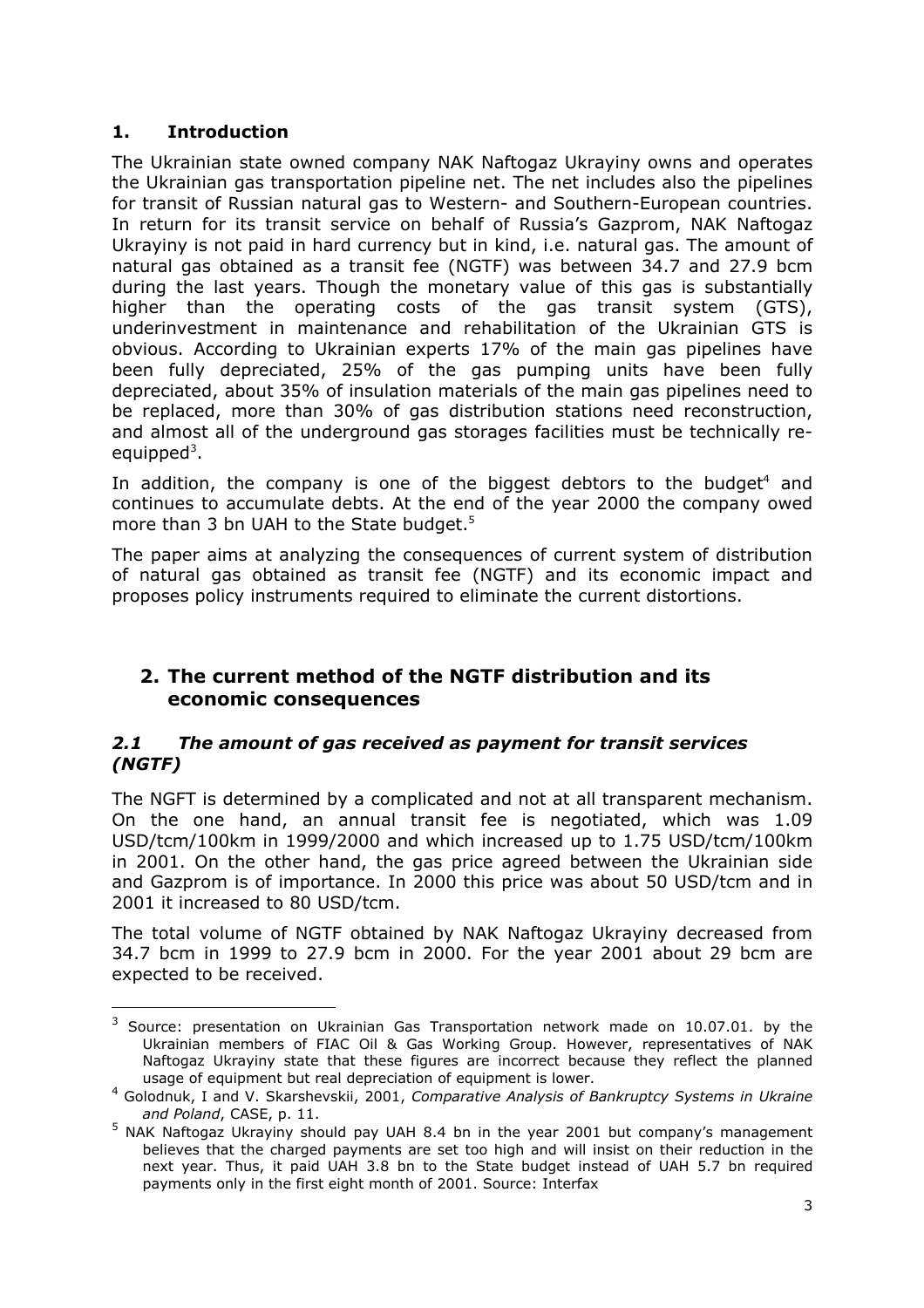## *2.2 The regulation of NGTF supply*

At present, the Ukrainian legislation restricts for what purposes the transit gas should be used and under which conditions. According to the decree of the Cabinet of Ministers $6$  the NGTF should be used to cover the demand of private households, budget organizations of all levels and communal heating enterprises (so called funds of oblast state administrations - OSA funds). Any remaining NGTF and the gas extracted domestically should be sold to the power generating companies. In 1999 the Government tried to change the procedure of NGTF distribution and to oblige the budget organizations and heating enterprises to buy natural gas at auctions. However, these attempts had little successes due to the resistance of these consumers to pay cash for natural gas bought at actions. In 1999, only 5% of the total amount of natural gas supplied to Ukrainian customers was sold via auctions.

### *Prices for gas supply are far from market prices*

Currently gas prices (including what is charged for transportation, distribution and supply) for private households and tariffs for natural monopoly services like transportation and distribution for all other customers are set by the National Electricity Regulatory Commission (NERC). The final gas prices for other consumers supplied by NAK Naftogaz Ukrayiny are fixed by NAK Naftogaz Ukrayiny itself.

The structure of gas prices for final consumers is distorted. Tariffs for private households, budget organizations of all level and communal heating enterprises are much lower than for industry (see table 1), although one should expect the costs of supply to the first groups to be higher.

#### **Table 1.**

 $\overline{a}$ 

Tariffs for consumers supplied by NGTF (UAH per tcm)

| Customer group                  | 1999  | 2000  | 1H 2001 <sup>7</sup> |
|---------------------------------|-------|-------|----------------------|
| Population                      | 168.6 | 182.8 | 182.8                |
| <b>Budget enterprises</b>       | 219.9 | 189.7 | 186.5                |
| Communal and industrial heating |       |       |                      |
| enterprises                     | 215.9 | 190.7 | 216.5                |
| Total by OSA funds              | 189.4 | 184.5 | 195.4                |
| Power generating companies      | 242.1 | 302.6 | 331.5                |
| Industry                        | 215.6 | 344.2 | 322.1                |

Source: Ministry of Economy and own estimates

NAK Naftogaz Ukrayiny has tried to raise the prices it charges several times. However, the state owned company price setting policy is subject to substantial pressure from the central and the local governments. Last year NAK Naftogaz Ukrayiny issued new orders but could not implement price increases due to this

 $6$  Cabinet of Ministry decree #1800, "On the supply of natural gas to the economy and private households in 2001", December 11, 2000.

 $<sup>7</sup>$  The price was estimated as the amount of natural gas supplied in Ukrainian Hrivnyas divided by</sup> the amount of supply in cubic meters. These estimates differ from the tariffs published in *ìUryadovyi Kuríerî* where the tariffs for households without gas meters, with gas meters, budget organizations, communal and industrial heating enterprises were UAH 190,175 (set by NERC decree №310 of 10.03.99), 231 and 241 per tcm respectively. The price for gas transit by transportation and distribution pipelines is UAH 52.5 per tcm.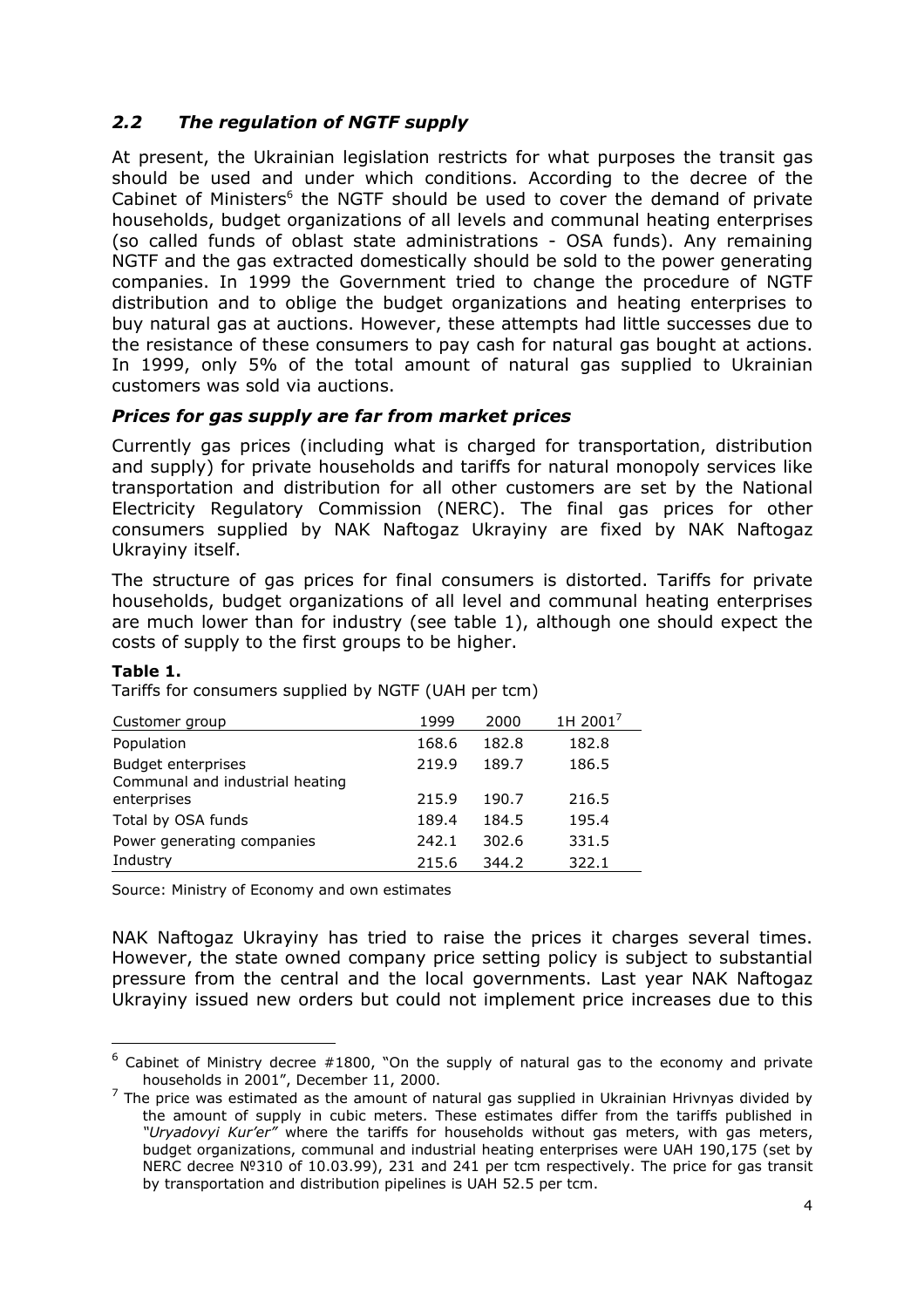pressure. By resisting price increases, the government still continues the practice of implicit subsidization of privileged consumer groups.

Natural gas prices for final consumers in Ukraine are distorted not only in their structure but also in their absolute level, which is far below the respective price level in neighboring transition countries (see table 2).

| <u>tracaral gas prices in heighboring cransicion counciles (05D/cent)</u> |                                |                             |                                |                             |  |
|---------------------------------------------------------------------------|--------------------------------|-----------------------------|--------------------------------|-----------------------------|--|
|                                                                           | 1999                           |                             | 2000                           |                             |  |
| Country                                                                   | <b>Industrial</b><br>consumers | <b>Private</b><br>consumers | <b>Industrial</b><br>consumers | <b>Private</b><br>consumers |  |
| Czech Republic                                                            | 108.2                          | 115.0                       | 112.0                          | 133.2                       |  |
| Hungary                                                                   | 102.2                          | 125.1                       | 94.7                           | 112.6                       |  |
| Poland                                                                    | 91.5                           | 148.3                       | 101.9                          | 155.4                       |  |
| Slovak Republic                                                           | 82.3                           | 54.8                        | 76.9                           | 74.7                        |  |
| <i>UKraine</i>                                                            | 50.5                           | 40.2                        | 63.3                           | 33.6                        |  |

#### **Table 2:**

-

Natural gas prices in neighboring transition countries (USD/tcm)\*

\* Prices include transportation and distribution

\*\* supplied by NAK Naftogaz Ukrayiny

Source: IEA/OECD, Energy Prices & Taxes, Quarterly Statistics, II/2001; Ministry of Economy of Ukraine and own estimates

### *Additional price reduction is caused by non-payment*

#### *Lack of cash for maintenance and investment*

Furthermore, the cash revenue generated from selling natural gas according to the legislation has not allowed NAK Naftogaz Ukrayiny to finance maintenance and rehabilitation of the gas transit system (GTS). According to business estimates, total cost of operating the transit system in 1999 was 2,575 m UAH (about 515 m USD), while cash revenues were 1,083.7 m UAH. The low cash revenue in 1999 resulted from different factors, the most important of which are the non-payment for consumed gas and various forms of non-monetary settlements. In 1999, the consumer groups that obtained gas from OSA funds and power generating companies only paid for 36.7% of the consumed gas and only 16.1% were paid in cash. Solving the problems of non-payment and nonmonetary transactions were key goals of the government's policy during 2000  $-$ 2001. A certain success was achieved. The respective figures for 2000 were 81.3% and 61.2%, and in the first half of 2001 they were 95.9% and 93.4% (see Figure  $1$ ).<sup>8</sup> Assuming that the total cost of operating the transit system did not increase but only adjusted to PPI, the operating costs of the GTS in 2000 were 3,111 m UAH while cash revenue from selling NGTF to OSA customers was 3,115 m UAH (see table 3). Hence, the improved payment discipline in 2000 made it possible to at least cover the operational costs of the transit pipeline.

 $^8$  However, this large increase in cash payments should be interpreted with caution because NAK Naftogaz Ukrayiny considers one day mutual settlements through the special clearing account between budget organizations, power generating companies, railroad, coal mines and some others groups on the one hand and itself on the other hand as a cash payments.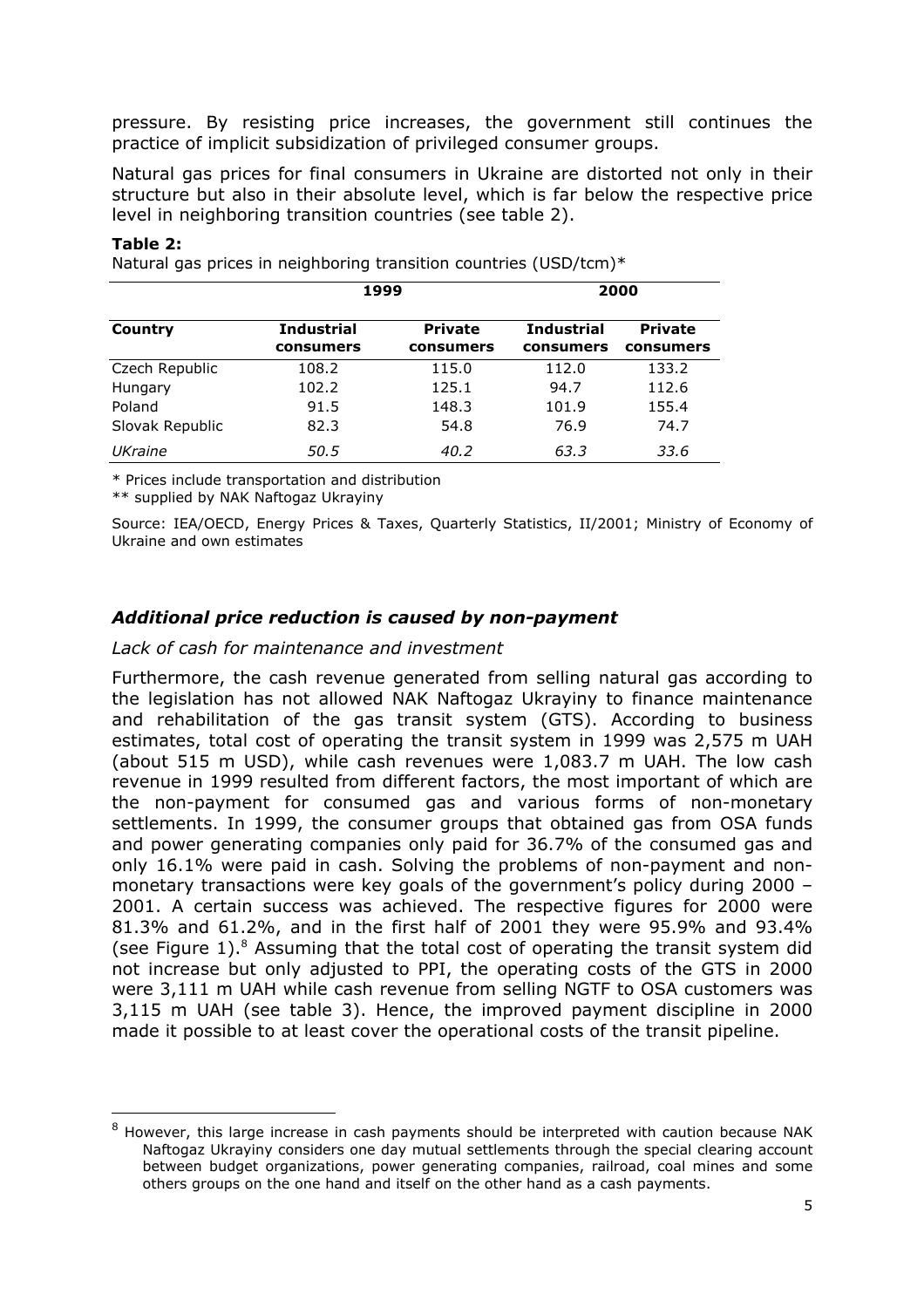

**Figure 1.**  Cash payments to NAK Naftogaz Ukrayiny as % of amount supplied

Source: Source: Ministry of Economy of Ukraine

Currently the rate of payment of final gas consumers in Ukraine is still below 100%. In practice this leads to effective prices that are even lower than the already artificially low tariffs established by NERC and Naftogaz Ukrayiny. Based on payment rates of 93% for private households, 89% for budget organizations, 63% for the industrial and communal heating enterprises and 97% for the power generating companies,de facto the NGTF was sold at prices of 170, 166, 136 and 313 UAH/tcm, respectively, in the first half of 2001 (see Figure 2).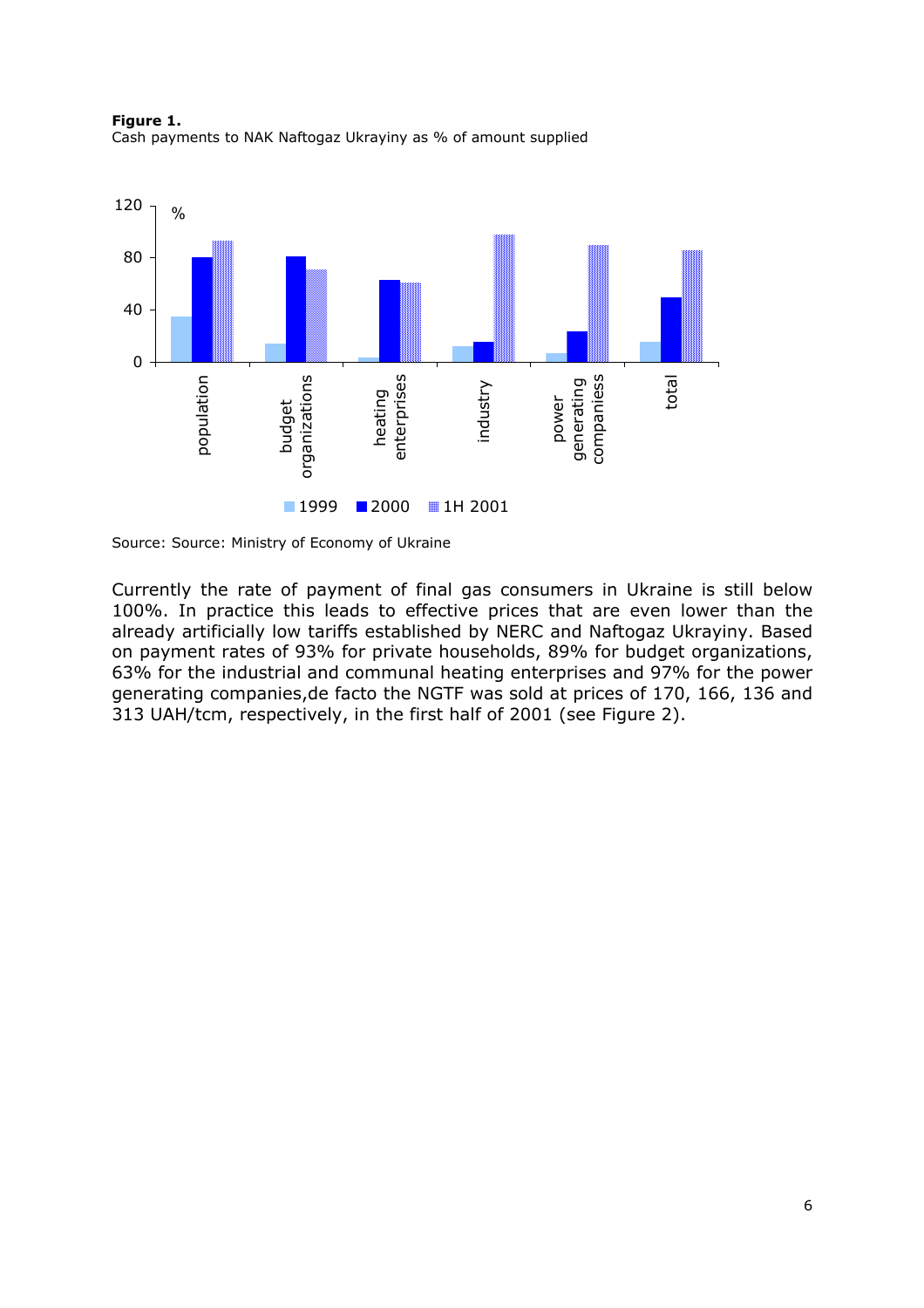



 $\blacksquare$  prices at which gas was supplied  $\blacksquare$  effective prices adjusted for non-payment

Source: Ministry of Economy of Ukraine and own estimates

-

### **2.3 Potential versus real earnings from NGTF**

If the market price of natural gas in Ukraine can be considered to have been about 40 USD/tcm in 1999 and about 60 USD/tcm in 2000 $^{\circ}$ , and if Naftogaz Ukrayiny would have been able to sell the NGTF at these prices, its revenues would have been 5,816 m UAH and 9,107 m UAH in 1999 and 2000 respectively (Table 3).

 $9$  The price for 1999 is the average gas price at auctions plus transportation and distribution. In fact the average market price might have been higher as comparison with other East European countries suggests. The average market price for 2000 was estimated on the basis of the price of natural gas at which power generating companies were supplied by Itera, which might be taken as a proxy for the market price of gas plus transportation and distribution. For simplicity we used transportation and distribution costs of USD 10 per tcm for both years. The 40 USD/tcm for 1999 are considered to be the minimum market price because NAK Naftogaz Ukrayiny sold only 5% of the total amount of natural gas sold in 1999. Hence, the average market price was probably higher.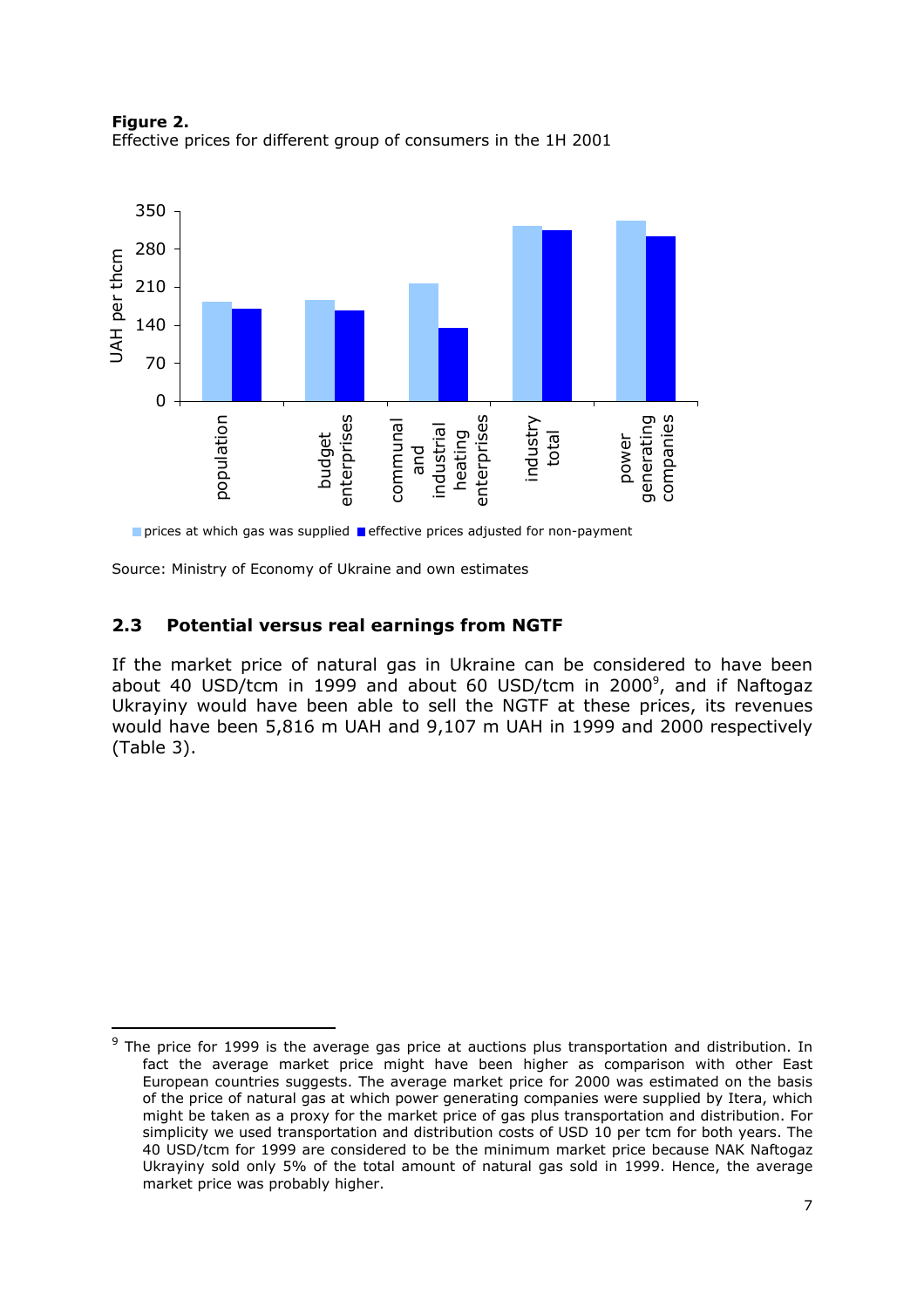### **Table 3.**

Potential revenues and the amount of gas associated with from Russian gas transit to Europe

|                                                          | 1999     | 2000     |
|----------------------------------------------------------|----------|----------|
| 1 Amount of gas obtained for transit services (bcm)      | 34.7     | 27.9     |
| 2 Potential revenue (UAH m)*                             | 5,815.7  | 9,106.6  |
| 3 Planned revenues (UAH m)**                             | 6,570.9  | 5,051.1  |
| 4 Amount of gas paid for (UAH m)                         | 2,383.1  | 4,106.3  |
| 5 Cash revenue from selling gas to OSA funds and power   |          |          |
| generating companies (UAH m)                             | 1,083.7  | 3,114.5  |
| 6 Difference between planned and potential revenues (UAH |          |          |
| m)                                                       | 755.2    | -4,055.5 |
| 7 Difference between actual and potential revenues (UAH  |          |          |
| m.                                                       | -3,432.6 | -5,000.3 |
|                                                          |          |          |

\* If sold at market prices

\*\* Sold at officially determined prices

Source: Ministry of Economy of Ukraine and own estimates

However, NAK Naftogaz Ukrayiny sold the NGTF at prices below the market price of gas due to the regulation peculiarities and the political interference in its performance explained above. In 1999 barter was pervasive in the Ukrainian economy and market prices for those consumers who paid in cash and those who preferred to pay via non-monetary mutual settlements differed substantially. Thus, consumers who paid in cash could obtain a substantial discount. Therefore, the amount paid (real revenue) in 1999 was even lower than the planned revenue indicated in table 2. In 2000, the difference between planned and potential revenue reached about 4.1 bn UAH, the difference between potential and real revenue was about 5 bn. UAH (see table 3). These differences represent losses for the Ukrainian economy.

### *Lack of payment to the budget*

In addition, according to law NAK Naftogaz Ukrayiny has to transfer part of its income from the transit business to the state budget. In 2000 the law "On State Budget of Ukraine 2000" provided that NAK Naftogaz Ukrayiny had to pay about 1,005 m UAH to the budget for gas transit. In fact, NAK Naftogaz transferred only 23.4% of this amount (235.53 m UAH). These non-payments to the budget additionally created a chain of non-payments within the economy.

According to the corresponding governmental decree<sup>10</sup>, compensation of losses incurred by for regional energy suppliers because they have to supply gas to certain private households at subsidized prices has to be paid out of the fee that NAK is obliged to pay into budget revenues. As one of the results of NAK's debt to the state power distribution companies cannot obtain compensation for the services provided to subsidized costumers. This leads to huge receivables.

According to our calculations<sup>11</sup>, we obtained that NAK Naftogaz Ukrayiny had to pay taxes of 1,394 m UAH due to transit of Russian gas to Europe  $-$  budget tax

 $\overline{a}$ 

 $10$  Cabinet of Ministers decree # 52, 24/01/01.

 $11$  For the details of estimation procedure see Opitz, Petra; von Hirschhausen, Christian (2001). Ukraine as a Gas Bridge to Europe? Economic and Geopolitical Considerations. In: Hoffmann,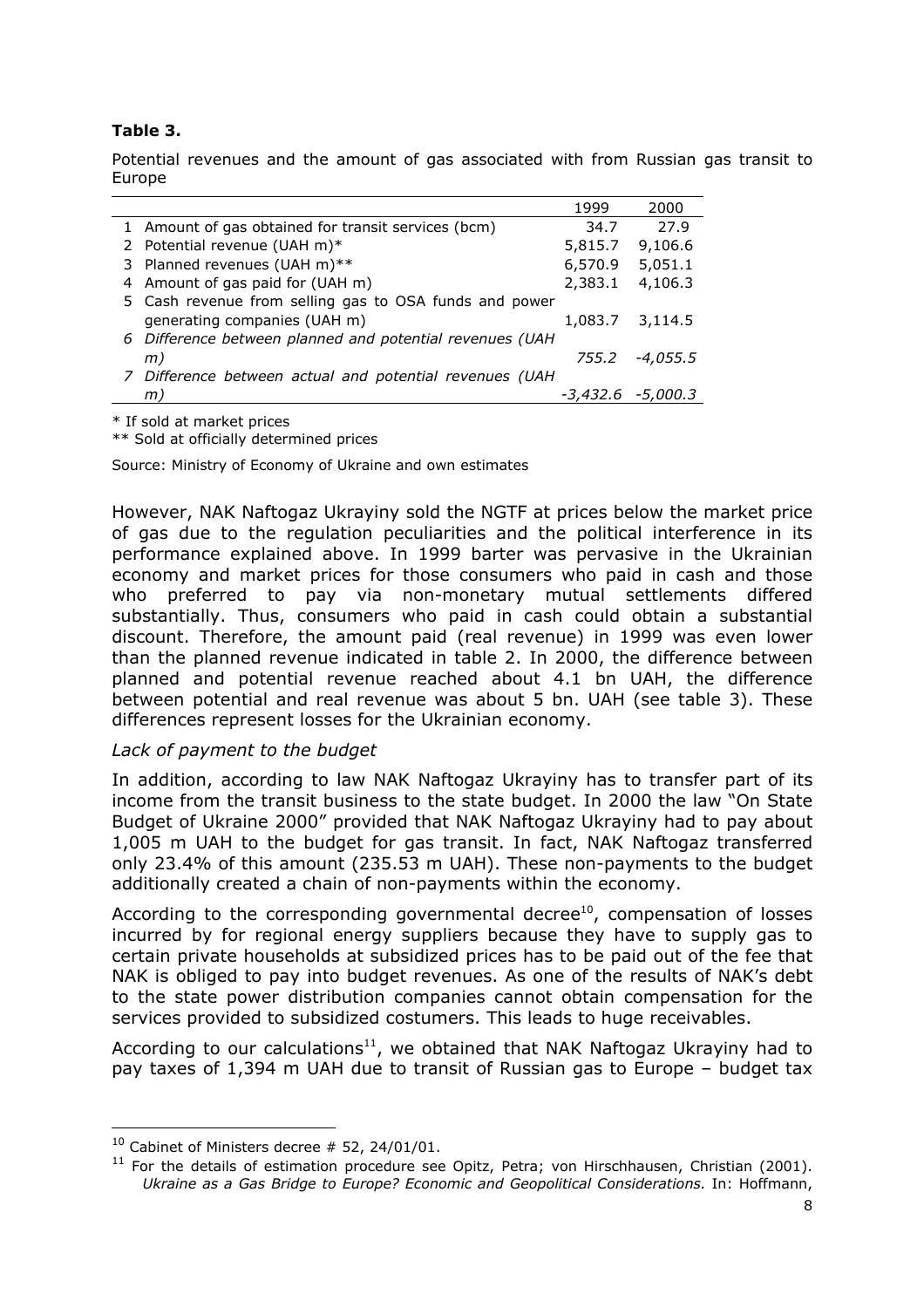$1,005$  m UAH, VAT 156 m UAH, profit tax 233 m UAH in year 2000.<sup>12</sup> However, today state has not seen much of this revenue due to the market distortions described above. Moreover, if it sold gas at market prices the respective figures for 2000 would be budget tax 1,005 m UAH, VAT 823 m UAH and profit tax 1,247 m UAH

#### **Table 4.**

-

Planned and potential budget receipts from selling NFTF

|                          | Planned | Potential |
|--------------------------|---------|-----------|
| Revenue                  | 5,051   | 9,107     |
| Profits before taxes     | 1,939   | 5,994     |
| Budget tax               | 1,005   | 1,005     |
| Profit tax               | 233     | 1,247     |
| <b>VAT</b>               | 156     | 832       |
| Total amount of tax paid | 1,394   | 3,084     |
| Profits after taxes      | 545     | 2,910     |

\*The budget tax is fixed annually in the law "On State Budget" and calculates in the following way:

Amount of tax = average haulage\*amount of gas transited\*0.29 USD/100km/tcm\*exchange rate Therefore, it does not depend on the market price of the natural gas.

Source: State Treasury reports and own estimations

In summary, although payment discipline substantially improved in 2000-2001, NAK Naftogaz Ukrayiny can cover only operating expenses and is unable to generate enough revenue to meet its tax obligations and make required investments in system maintenance and rehabilitation.

Selling NTFG at market prices would not only enable NAK Naftogaz Ukrayiny to maintain and develop the gas transit system but would also substantially increase state revenue.

## **3. Conclusions and policy implications for Ukraine**

- I. The current system of handling of the received payment (NGTF) for Ukraineís is inefficient and creates big losses for the economy. The best way to improve the gas transit payment system would be if Gazprom would pay for the services in cash. Such type of transactions, which is usual for the whole world would substantially increase the transparency of the sector.
- **II.** As long as the transit service is still be paid in kind (NGTF) economic efficiency should be raised by selling the received gas (NGTF) at market prices. This would increase real budget income and enable NAK Naftogaz to finance maintenance of and investment into the transit pipelines, thus securing the reliability of the transit pipeline.

Lutz, and Felicitas Möllers (eds.) (2001). Ukraine on the Road to Europe. Heidelberg, New York, Springer.

<sup>&</sup>lt;sup>12</sup> Taking into account the amount of gas supply at actual prices.